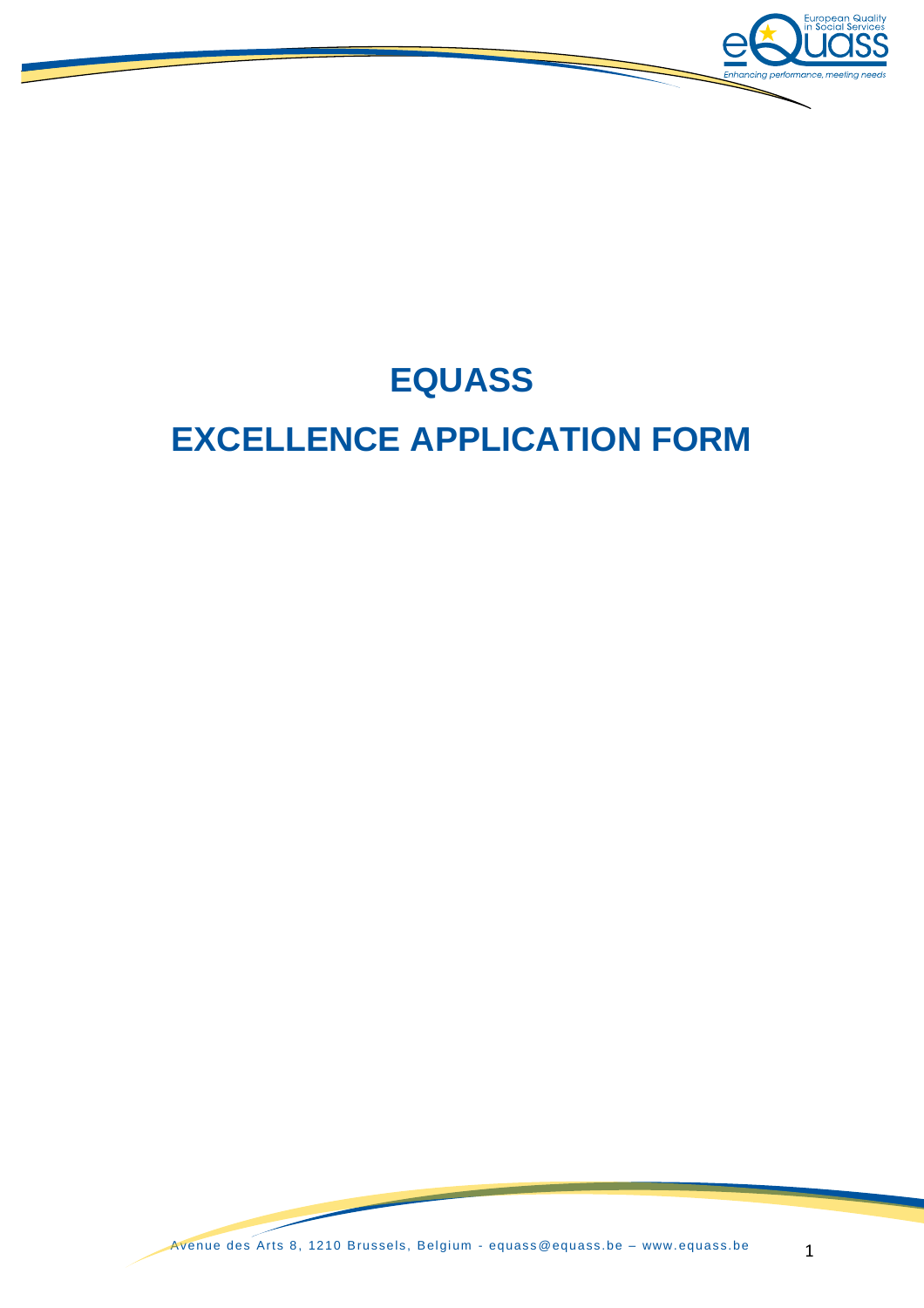

## **Introduction**

EQUASS (European Quality in Social Services) is an initiative of the European Platform for Rehabilitation (EPR). It aims to contribute to a European Social Service Sector where high-quality services are ensured and promotes inclusion, as well as a high quality of life for the Person Served.

The EQUASS system for quality is customised for the Social Sector and offers a comprehensive approach, based on specific Principles, quality Criteria, performance Indicators and formal External Assessment and Audit procedures.

This Application Form has been designed for EQUASS Excellence Applicants, who wish to receive an External Audit from a team of independent Auditors. The Application Form is submitted at least 6 weeks before the Audit scheduled date. If the Applicant does not have an Audit scheduled, you are requested to contact the EQUASS Secretariat in Brussels first.

For information on how to provide the required information and documentation, please read the document "Guidelines for EQUASS Application".

The Application Form has the following Sections:

| Section 1: | General information about your organisation and the type of audit   |
|------------|---------------------------------------------------------------------|
|            | you are planning for. If the audit takes place over more than 1     |
|            | Service Delivery Site, you will also have to provide information on |
|            | the other Site(s) in 1b.                                            |

- Section 2: Additional information that EQUASS can use to promote your certification, in case of a successful EQUASS Excellence Audit.
- Section 3: Additional detailed background information about your organisation and some statements you will have to confirm.
- Section 4: List of documentation on Approaches (Executive Summaries in English language) that must be sent together with the Application.
- Section 5: List of documentation on Approaches (in English language) that must be available during the Site Visit.
- Section 6: List of documentation on Results that must be sent together with the Application.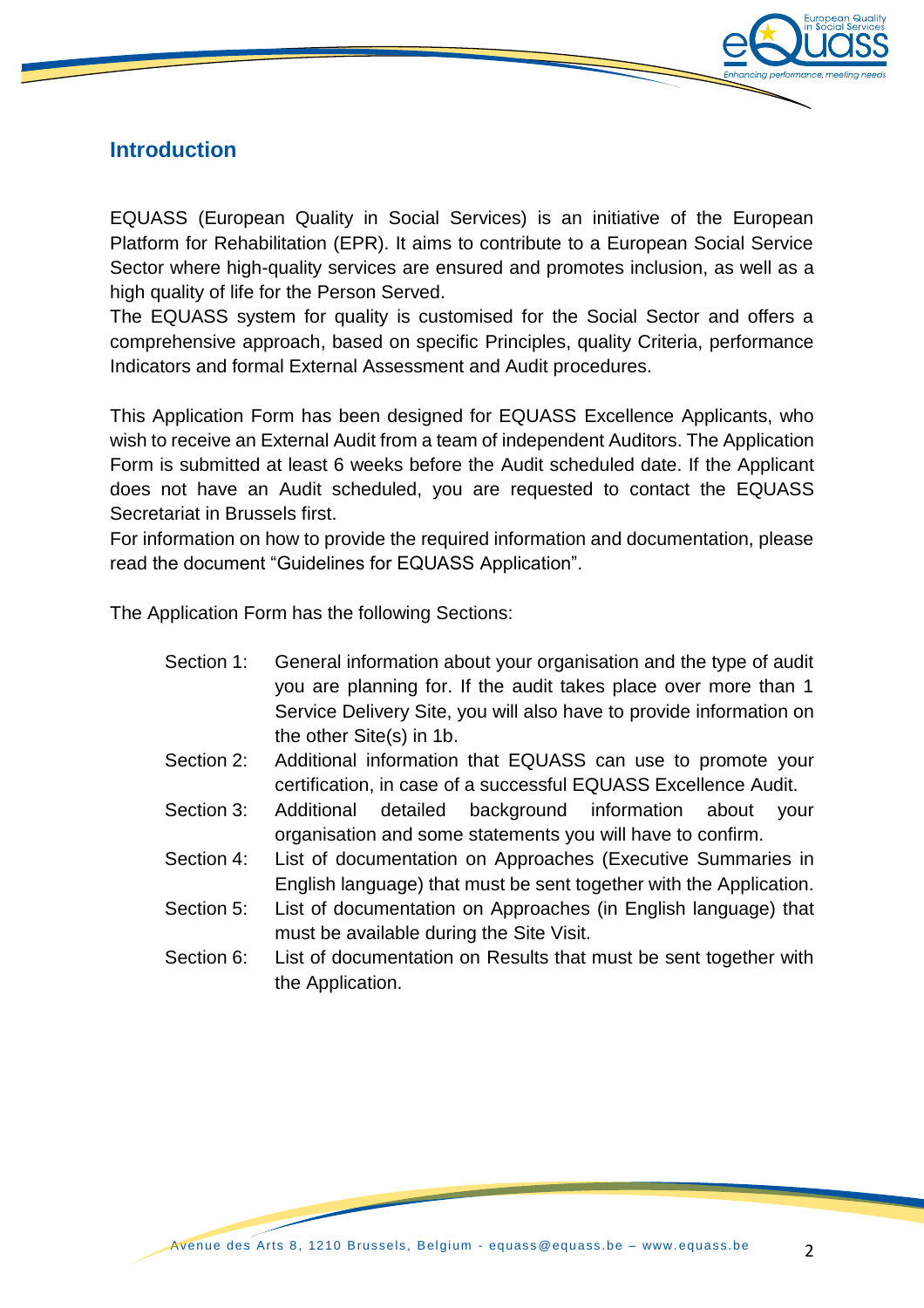

## **General information on the Application and Applicant Information**

| Information about the Application and Applicant:              |                          |  |
|---------------------------------------------------------------|--------------------------|--|
| Type of Application:                                          | <b>EQUASS Excellence</b> |  |
| Country:                                                      |                          |  |
| Audit coordination office:                                    |                          |  |
| Audit coordinator:                                            |                          |  |
| <b>Audit coordinator Email:</b>                               |                          |  |
| Organisation name:                                            |                          |  |
| <b>Business address:</b>                                      |                          |  |
| Postal address:<br>(if different from your business address): |                          |  |
| Telephone:                                                    |                          |  |
| General E-mail:                                               |                          |  |
| Website address:                                              |                          |  |
| Name of CEO / Director:                                       |                          |  |
| Number of locations / sites:                                  |                          |  |

| <b>Applicant Contact Person:</b>  |  |  |
|-----------------------------------|--|--|
| Name Contact Person               |  |  |
| <b>Function of Contact Person</b> |  |  |
| Email:                            |  |  |
| Direct Phone n°:                  |  |  |

| Size and Scope of the Service(s) to be Audited: |  |  |
|-------------------------------------------------|--|--|
| Number of Person Served:                        |  |  |
| Number of Full Time Staff                       |  |  |
| Equivalents (FTE):                              |  |  |
| Total number of Staff:                          |  |  |
| Types of Services provided:                     |  |  |
| Experience:                                     |  |  |
| Services in the Audit Scope                     |  |  |
| for Certification:                              |  |  |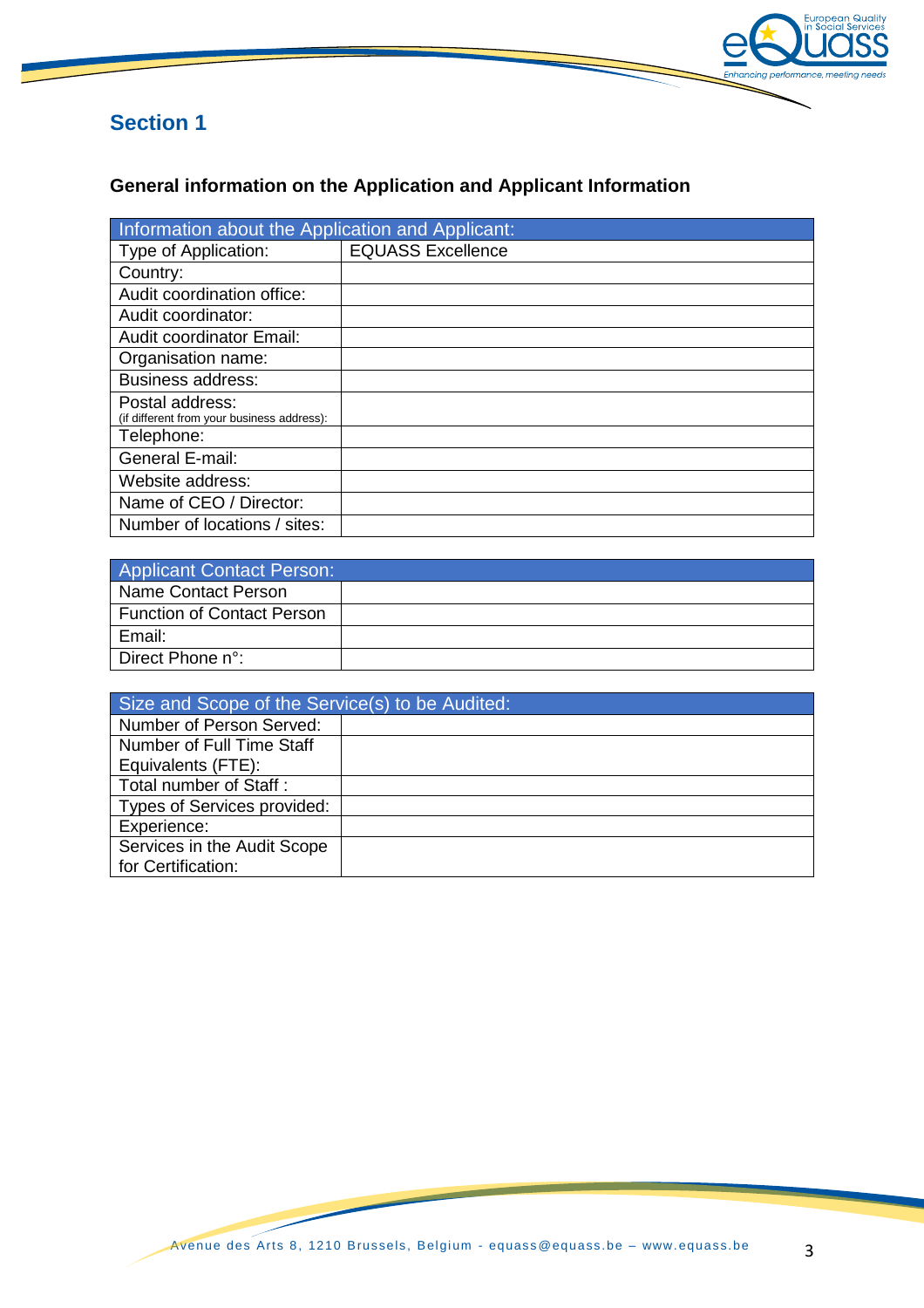

# **Section 1b**

**Overview of Sites in a Multi-Site Application**

| Site $#2$ :                |  |
|----------------------------|--|
| Name of site 2:            |  |
| Address:                   |  |
| Telephone:                 |  |
| E-mail:                    |  |
| <b>Contact Person</b>      |  |
| Name:                      |  |
| <b>Function of Contact</b> |  |
| Person:                    |  |
| Services:                  |  |
| Number of Person           |  |
| Served:                    |  |
| Number of Staff:           |  |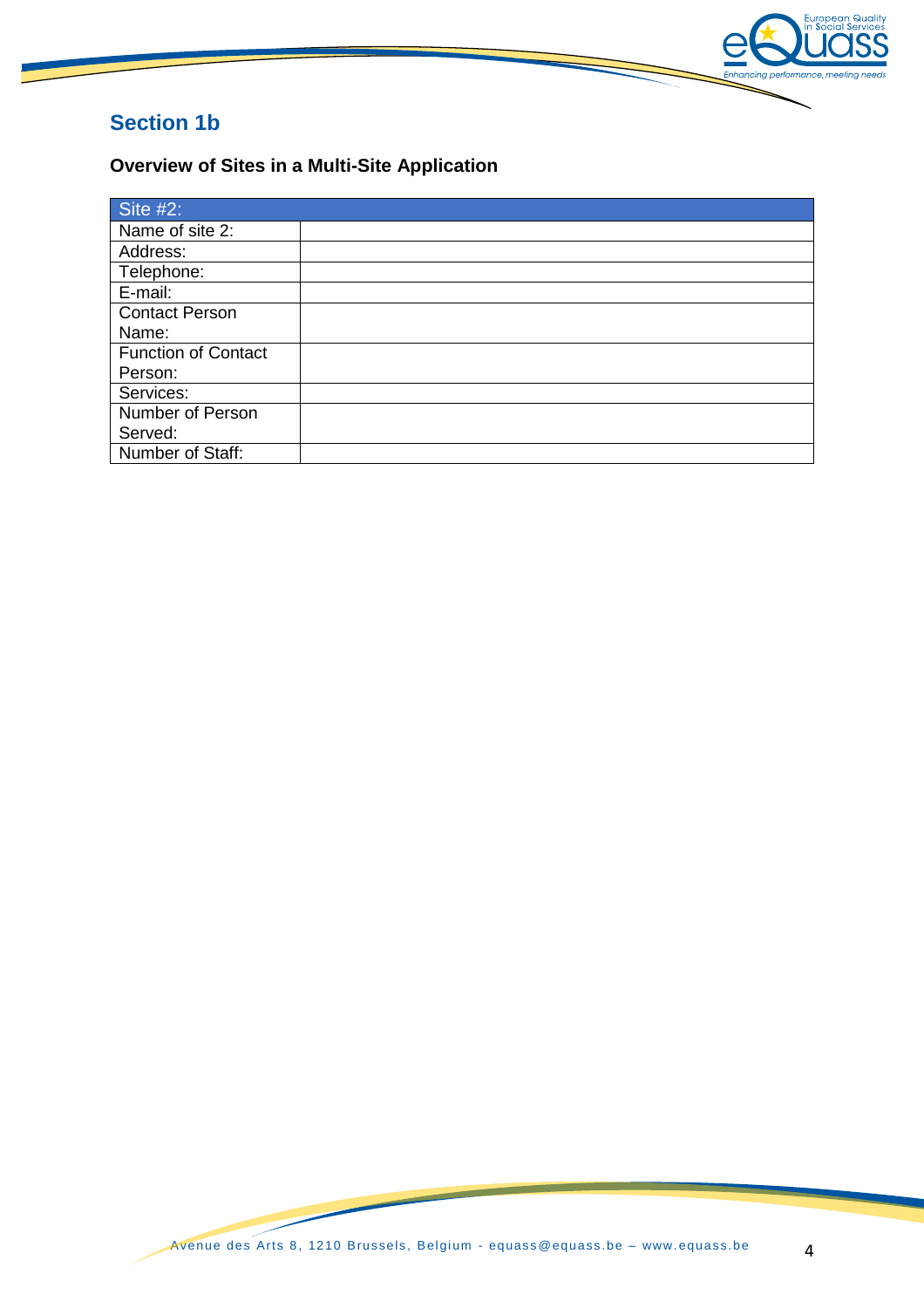

**Additional information** (to be published on the EQUASS.be website, in the event of a successful audit)

| Additional Applicant information:                         |  |
|-----------------------------------------------------------|--|
| Description of the<br>organisation in English:            |  |
| Description of the                                        |  |
| organisation in the National<br>Language (if applicable): |  |
| Twitter (if applicable):                                  |  |
| Facebook page (if applicable):                            |  |
| YouTube<br>Channel<br>(if<br>applicable):                 |  |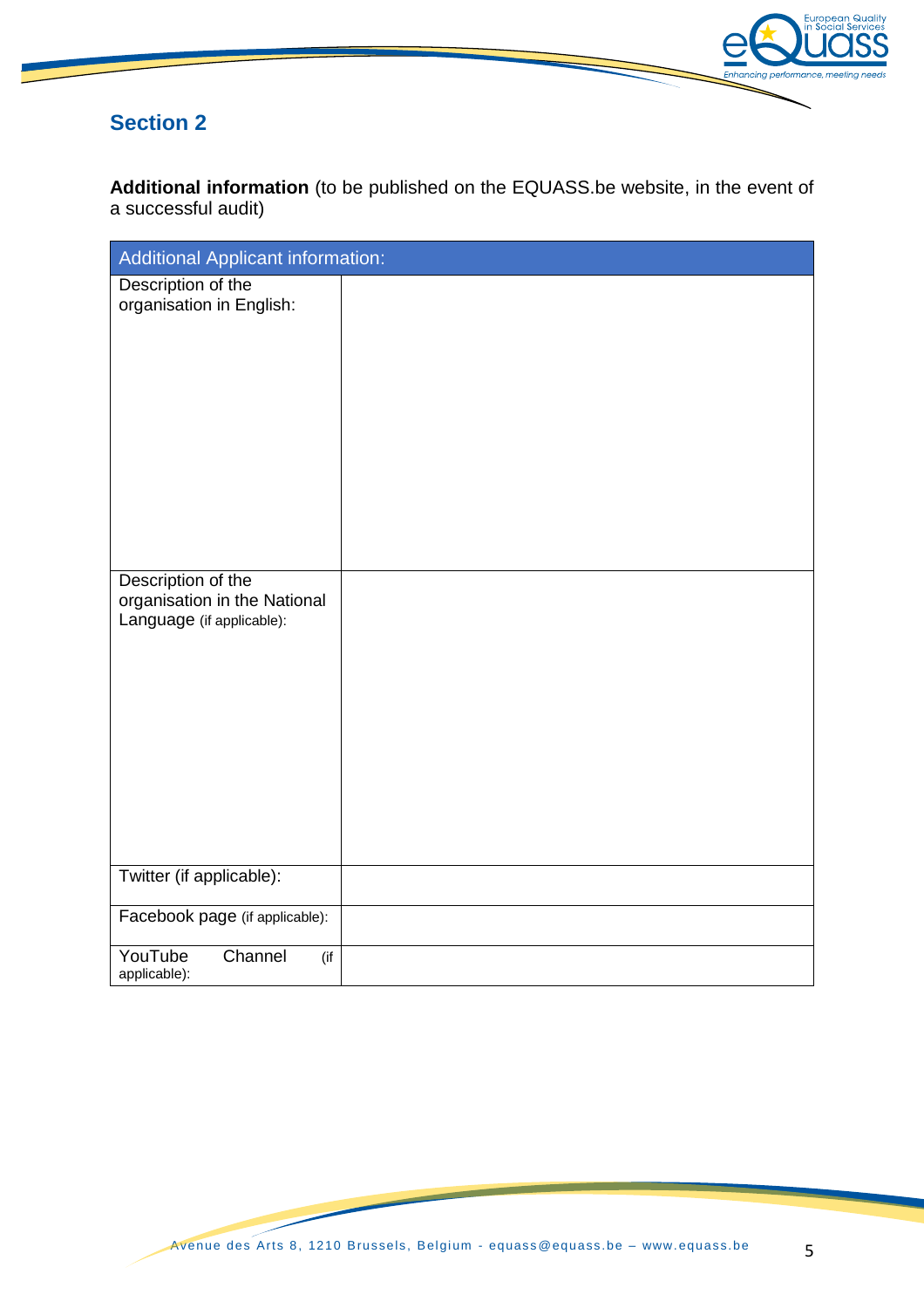

#### **National and/or International Certifications / Recognition for Quality**

Specify which other National and/or International Certifications / recognitions for quality have been achieved by the Applicant organisation:

| National & International Certification / recognition for quality: |  |  |
|-------------------------------------------------------------------|--|--|
| Name of the Certification/recognition n°1                         |  |  |
| Certification Expiration date:                                    |  |  |
| Name of the Certification/recognition n°2                         |  |  |
| Certification Expiration date:                                    |  |  |
| Name of the Certification/recognition n°3                         |  |  |
| Certification Expiration date:                                    |  |  |
| Name of the Certification/recognition n°4                         |  |  |
| Certification Expiration date:                                    |  |  |

#### Confirm the statements below:

| I declare that the organisation, as described above, meets all National Legislative<br>Requirements for operating Social Services in its jurisdiction.                   |
|--------------------------------------------------------------------------------------------------------------------------------------------------------------------------|
| I have understood the requirements for implementation of the EQUASS Criteria as stated in the<br>EQUASS core document for the level of EQUASS Certification recognition. |
| I am attaching an overview of Services / Programmes within the scope of this Audit Application<br>(Annex A)                                                              |
| I am attaching a list of Management / Staff functions within the scope of this Audit Application<br>(Annex B)                                                            |
| I am attaching an organogram / description of the organisational structure of the scope of this<br><b>Audit Application (Annex C)</b>                                    |
| I am including a high-resolution logo of our organisation to the annex folder of our Audit<br>Application.                                                               |

*Please provide annexes A, B and C through the same download link as with the documentation section annexes. Please make sure to clearly label the files in your Annex folder.*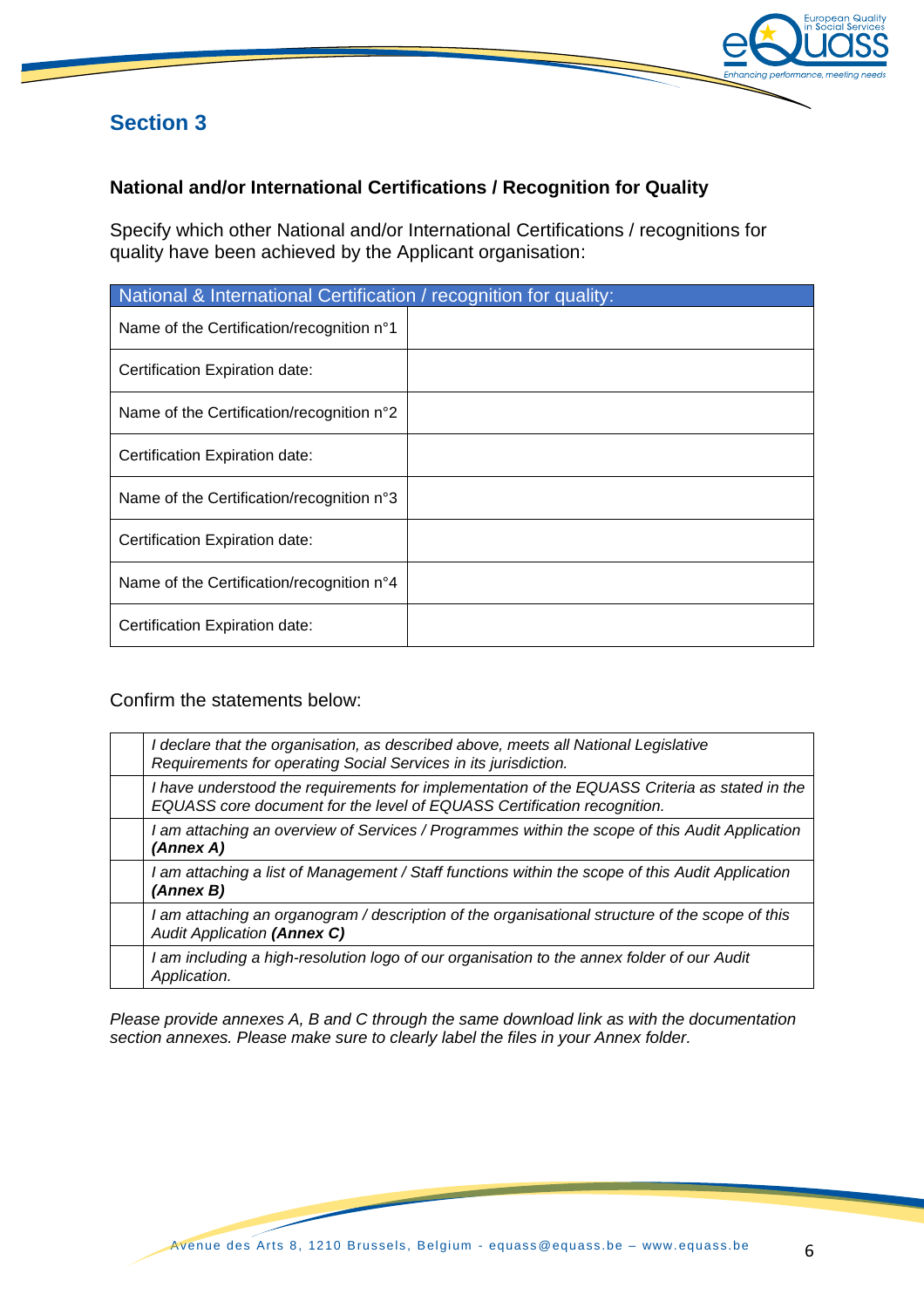

#### **Documentation on Approaches**

Please confirm that the following **Executive Summaries** (in English Language) of documented Approaches of the Applicant's organisation are uploaded with the Application Form:

| <b>Executive Summaries:</b> |          |                                                                                                                                      |
|-----------------------------|----------|--------------------------------------------------------------------------------------------------------------------------------------|
|                             | Criteria |                                                                                                                                      |
|                             | No. 01   | Organisation's Vision, Mission and Values (Annex D)                                                                                  |
|                             | No. 03   | Organisation's Quality Policy (Annex E)                                                                                              |
|                             | No. 13   | Organisation's Charter of Rights for Person Served (Annex F)                                                                         |
|                             | No. 19   | Organisation's Staff Code of Ethics (Annex G)                                                                                        |
|                             | No. 27   | Organisation's policy and procedures for including the Person Served in the<br>design, delivery and evaluation of services (Annex H) |
|                             | No. 29   | Organisation's concept of Empowerment of the Person Served (Annex I)                                                                 |
|                             | No. 32   | Organisation's concept of Quality of Life for the Person Served (Annex J)                                                            |
|                             | No. 35   | Organisation's procedures for involving the Person Served in the design of their<br>Individual Plan (Annex K)                        |
|                             | No. 38   | Organisation's key Service Delivery Activities (Annex L)                                                                             |
|                             | No. 48   | Organisation's system for Continuous Improvement and Learning (Annex M)                                                              |

| Results of Self-Evaluation/Internal Audit that shows the success of implementing the |
|--------------------------------------------------------------------------------------|
| EQUASS Criteria                                                                      |

*Note I: Please DO NOT upload complete documents. (Exception when the document has max 1-page A4. Only Executives Summaries of max 1 page (A4) will be accepted*

*Note II: For EQUASS Excellence Applications, organisations are expected to carry out a Self-Evaluation and/or Internal Audit of EQUASS Criteria. EQUASS Excellence Applicants have to upload an Executive Summary of the results of this Self-Evaluation / Internal Audit. Based on this information the team of Auditors may have a good understanding that you have understood the success of the implementation of the EQUASS Criteria. (Stage 3 of the Assessment Grid). Please read the EQUASS document "Guidelines for EQUASS Application" to know how to present the Executive Summary of this Self-Evaluation / Internal Audit.*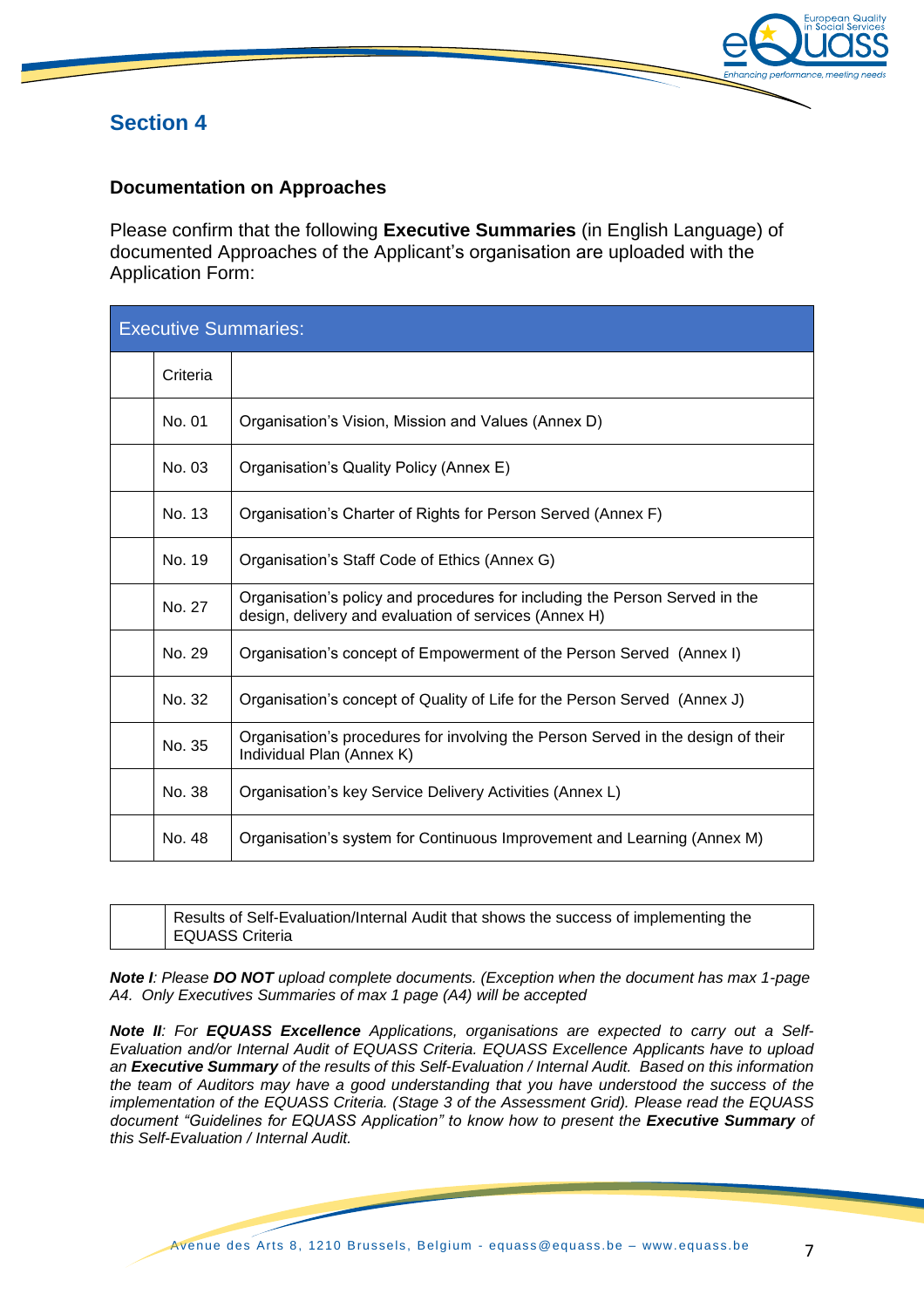

#### **Documentation on Approaches**

Please confirm that the following documentation on Approaches (in National Language) of the Applicant's organisation will be **available at the Site Visit** for the Auditors to review:

| Documented Approaches: |                                                                                                                                                             |  |
|------------------------|-------------------------------------------------------------------------------------------------------------------------------------------------------------|--|
| Criteria               |                                                                                                                                                             |  |
| No. 01                 | The description of your Vision, Mission and Values                                                                                                          |  |
| No. 03                 | The description of your Quality Policy                                                                                                                      |  |
| No. 04                 | The current Annual Plan                                                                                                                                     |  |
| No. 07                 | The Staff Recruitment and Staff Retention Policy                                                                                                            |  |
| No. 09                 | The current Plan for Staff development and learning                                                                                                         |  |
| No. 10                 | A description of current roles and responsibilities of Staff                                                                                                |  |
| No. 13                 | The Charter of Rights that reflects fundamental rights of the Person Served                                                                                 |  |
| No. 17                 | A description of the Complaint Management system                                                                                                            |  |
| No. 18                 | The Policy on Ethics and Wellbeing for all                                                                                                                  |  |
| No. 19                 | The organisations' Code of Ethics for Staff                                                                                                                 |  |
| No. 21                 | The Health and Safety Plan for Staff and Person Served                                                                                                      |  |
| No. 22                 | The Procedures on prevention of physical, mental and financial abuse of the<br>Person Served                                                                |  |
| No. 23                 | The Procedures to assure confidentiality of sensitive information, the accuracy of<br>records, privacy, dignity and physical integrity of the Person Served |  |
| No. 27                 | The Policy and Procedures for including Person Served in the design, delivery and<br>evaluation of Services                                                 |  |
| No. 29                 | The defined concept of Empowerment of Person Served                                                                                                         |  |
| No. 32                 | The defined concept of Quality of Life of Person Served                                                                                                     |  |
| No. 33                 | The Individual Plan for Person Served (4 Individual Plan examples)                                                                                          |  |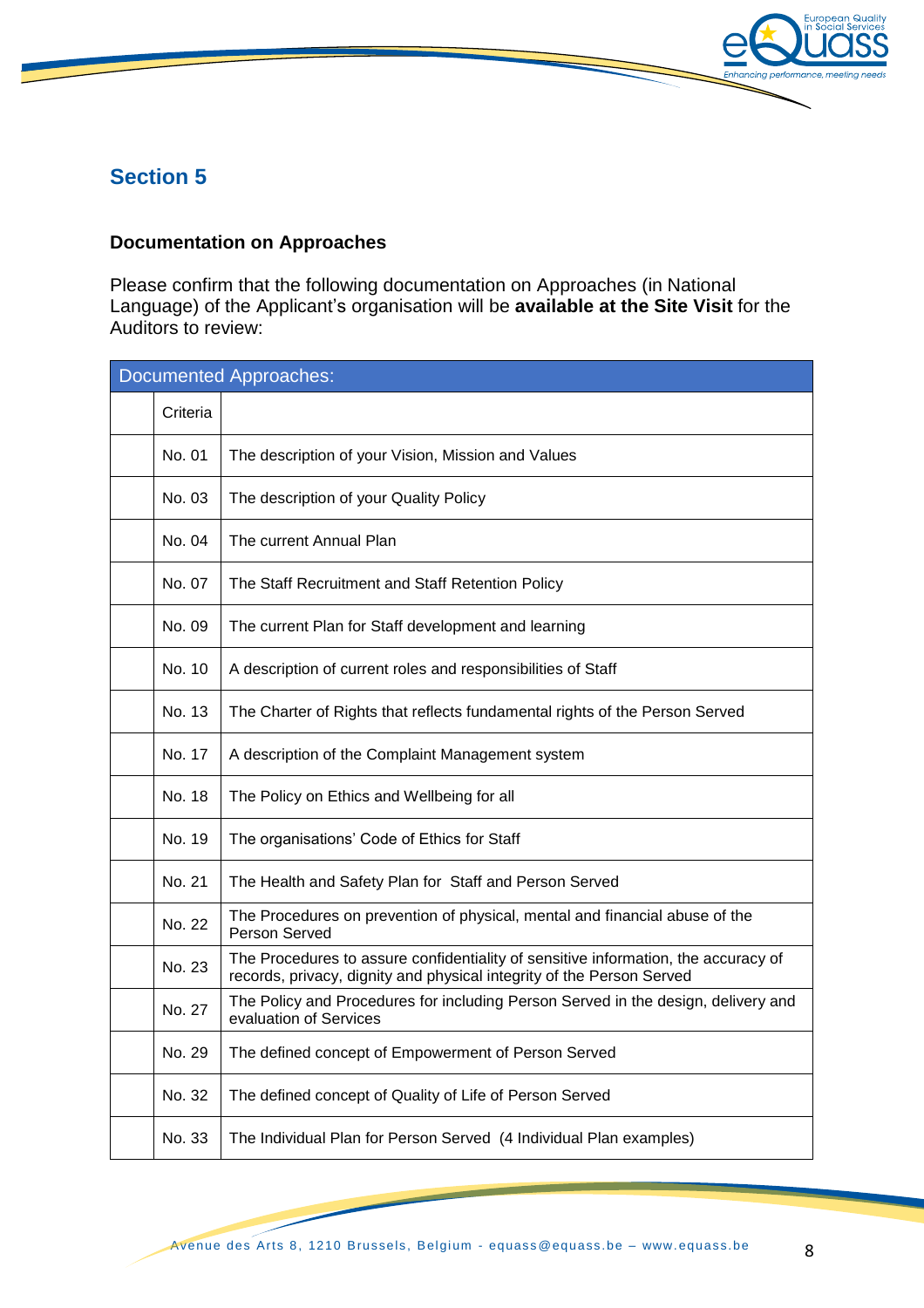

| Documented Approaches: |                                                                                 |  |
|------------------------|---------------------------------------------------------------------------------|--|
| No. 35                 | The procedures for involving Person Served in their Individual Planning Process |  |
| No. 38                 | The Service Providers key Service Delivery Activities                           |  |
| No. 42                 | <b>Business and Service Results</b>                                             |  |
| No. 42                 | Independent review of Organisation's Results                                    |  |
| No. 48                 | The Continuous Improvement and Learning System                                  |  |

## Mandatory:

| Results of Self-Evaluation/Internal Audit that shows the success of implementing the |
|--------------------------------------------------------------------------------------|
| EQUASS Criteria                                                                      |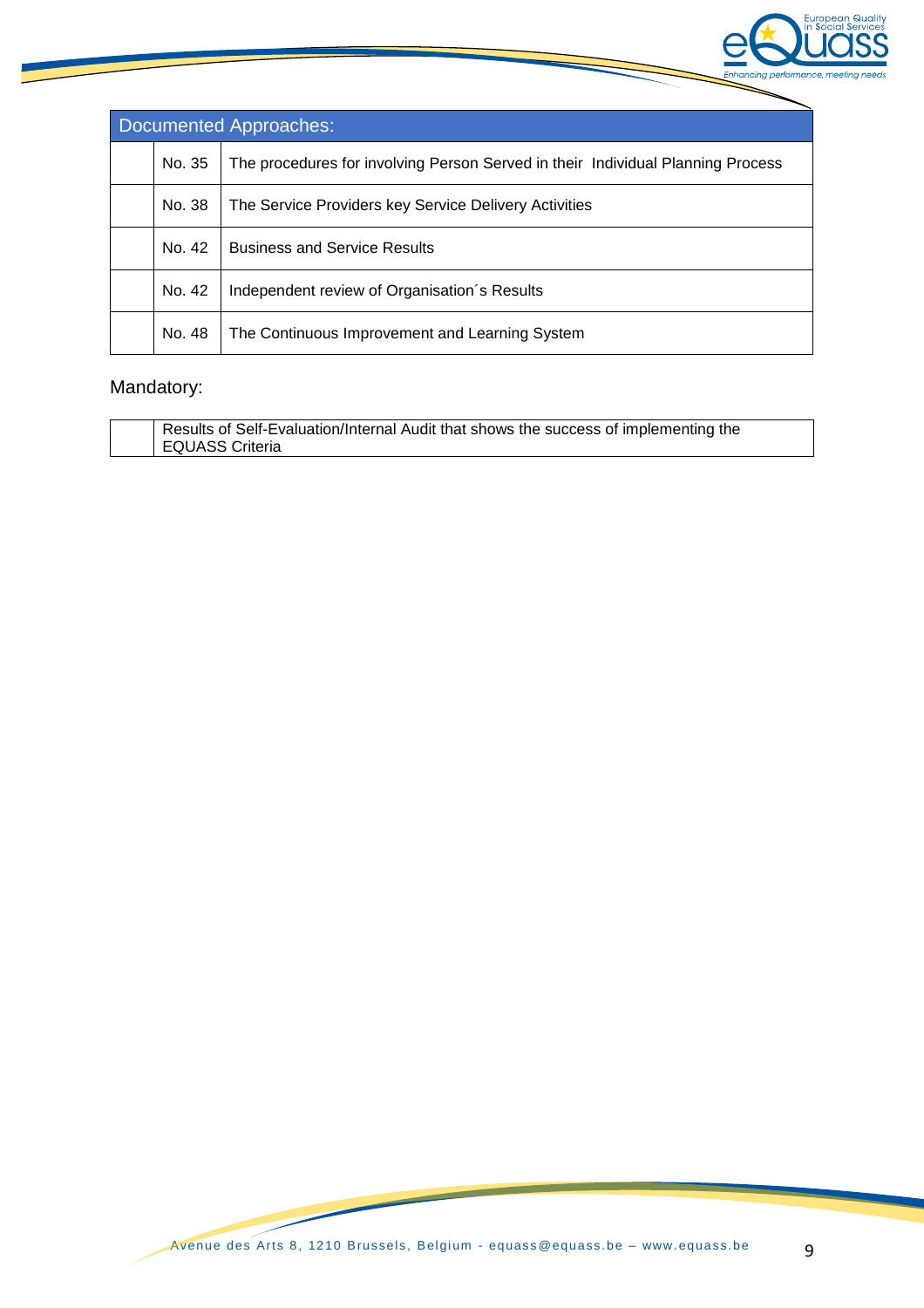

#### **Documentation on Results**

For the **EQUASS Excellence Application**, you have to **upload** the following Results:

*Note: Please ensure that Results are relevant and valid outcomes. They must be based on indicators that reflect the content of the criteria. Please mind that Efforts are not relevant Results.*

| <b>Documented Results</b> |          |                                                                                                                         |  |  |
|---------------------------|----------|-------------------------------------------------------------------------------------------------------------------------|--|--|
|                           | Criteria |                                                                                                                         |  |  |
|                           | No. 02   | Results of evaluating the performance of managing the Organisation                                                      |  |  |
|                           | No. 05   | Results on the inclusion of Person Served into the society                                                              |  |  |
|                           | No. 09   | Results of Staff development activities                                                                                 |  |  |
|                           | No. 11   | Results on the engagement of Staff                                                                                      |  |  |
|                           | No. 12   | Results on the motivation of Staff                                                                                      |  |  |
|                           | No. 14   | Results on implementing proposals made by Person Served                                                                 |  |  |
|                           | No. 16   | Results of evaluation: to what extent are the rights of Person Served respected in the<br>Daily Programmes / Activities |  |  |
|                           | No. 22   | Results on protecting the Person Served from abuse and misconduct                                                       |  |  |
|                           | No. 23   | Results on respecting the confidentiality of information of Person Served                                               |  |  |
|                           | No. 24   | Results on Partnerships that support the continuum of comprehensive services                                            |  |  |
|                           | No. 25   | Results of organisations' Partnerships                                                                                  |  |  |
|                           | No. 27   | Results of including Person Served in service planning, delivery and evaluation                                         |  |  |
|                           | No. 28   | Results of the practice of participation of Person Served                                                               |  |  |
|                           | No. 29   | Results on empowering Person Served                                                                                     |  |  |
|                           | No. 30   | Results on the creation of an empowering environment for Person Served                                                  |  |  |
|                           | No. 31   | Results of assessing needs, expectations and the capacity of Person Served                                              |  |  |
|                           | No. 32   | Results of improving Quality of Life of Person Served                                                                   |  |  |
|                           | No. 35   | Results of involving Person Served in their Individual Plans                                                            |  |  |
|                           | No. 36   | Results of evaluation: to what extent does the Social Service Provider ensure a<br>continuum of services                |  |  |